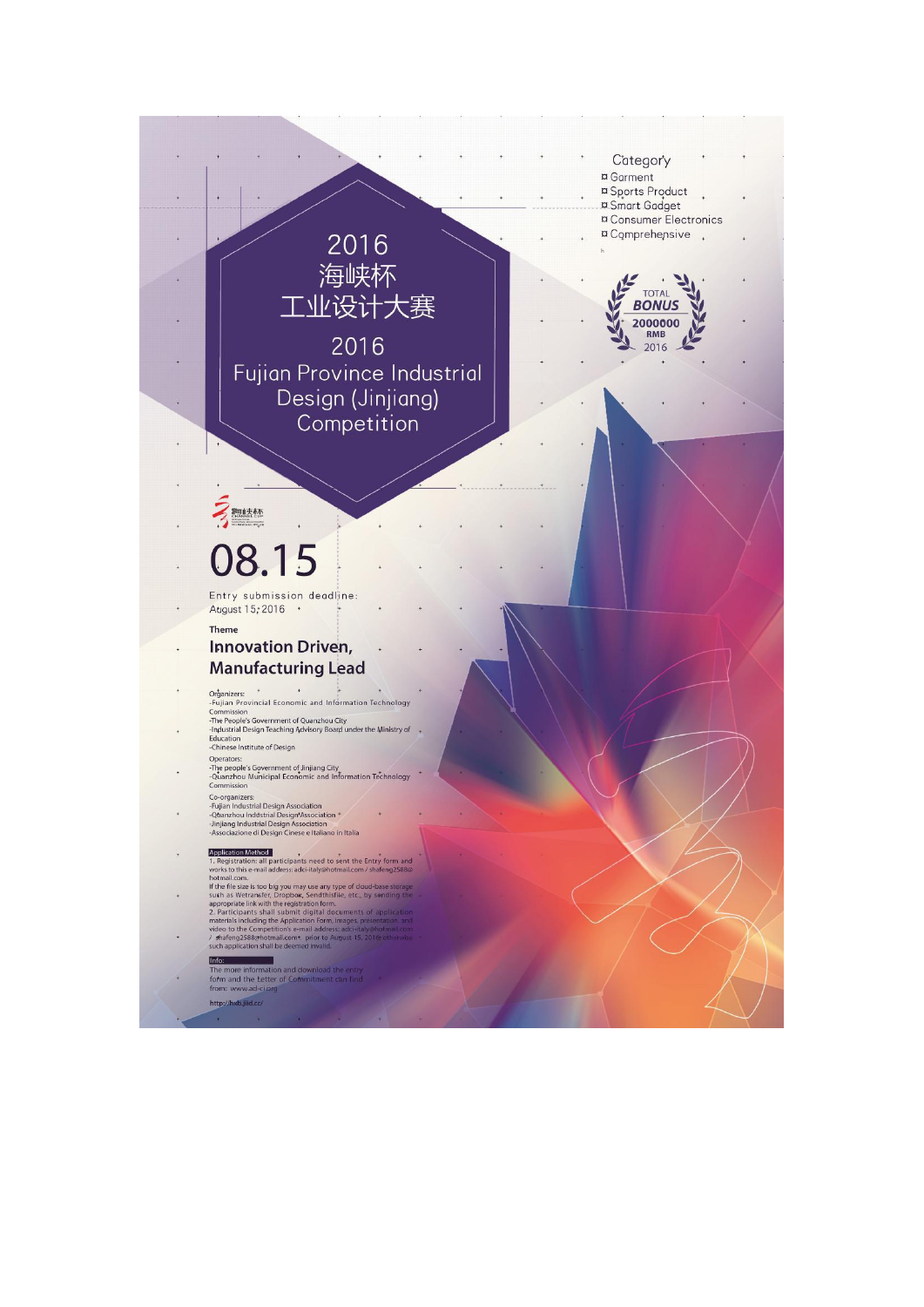# **2016 Fujian Province Industrial Design (Jinjiang) Competition**

I. Theme Innovation Driven, Manufacturing Lead

II. Organizations Organizers: Fujian Provincial Economic and Information Technology Commission The People's Government of Quanzhou City Industrial Design Teaching Advisory Board under the Ministry of Education Chinese Institute of Design

Operators: The people's Government of Jinjiang City Quanzhou Municipal Economic and Information Technology Commission

Co-organizers:

Fujian Industrial Design Association Quanzhou Industrial Design Association Jinjiang Industrial Design Association Associazione di Design Cinese e Italiano in Italia

Corporation Partner: China Industry News Agency China Sporting Goods Federation Korea Institute of Design Promotion Korea Association of Industrial Designers Asia University Emotional Design Research Center Guangdong Industrial Design Association Zhejiang Industrial Design Association Fujian Industrial Design and Service Industry Technology Development Base Canton Fair Product Design and Trade Promotion Centre Xiamen Industrial Design Association Zhangzhou Industrial Design Association Zhongguancun Industrial Design Association Huaqiao University Institute of Industrial Design Strategic Alliance of Fujian Industrial Technology Innovation www.eeff.com.cn www.dolcn.com art.cfw.cn

III. Eligibility to Participate

Both domestic and oversea manufacturing enterprise, industrial design institutions, professional academy's teachers and students, and enthusiastic freelance designers ofall walks of life can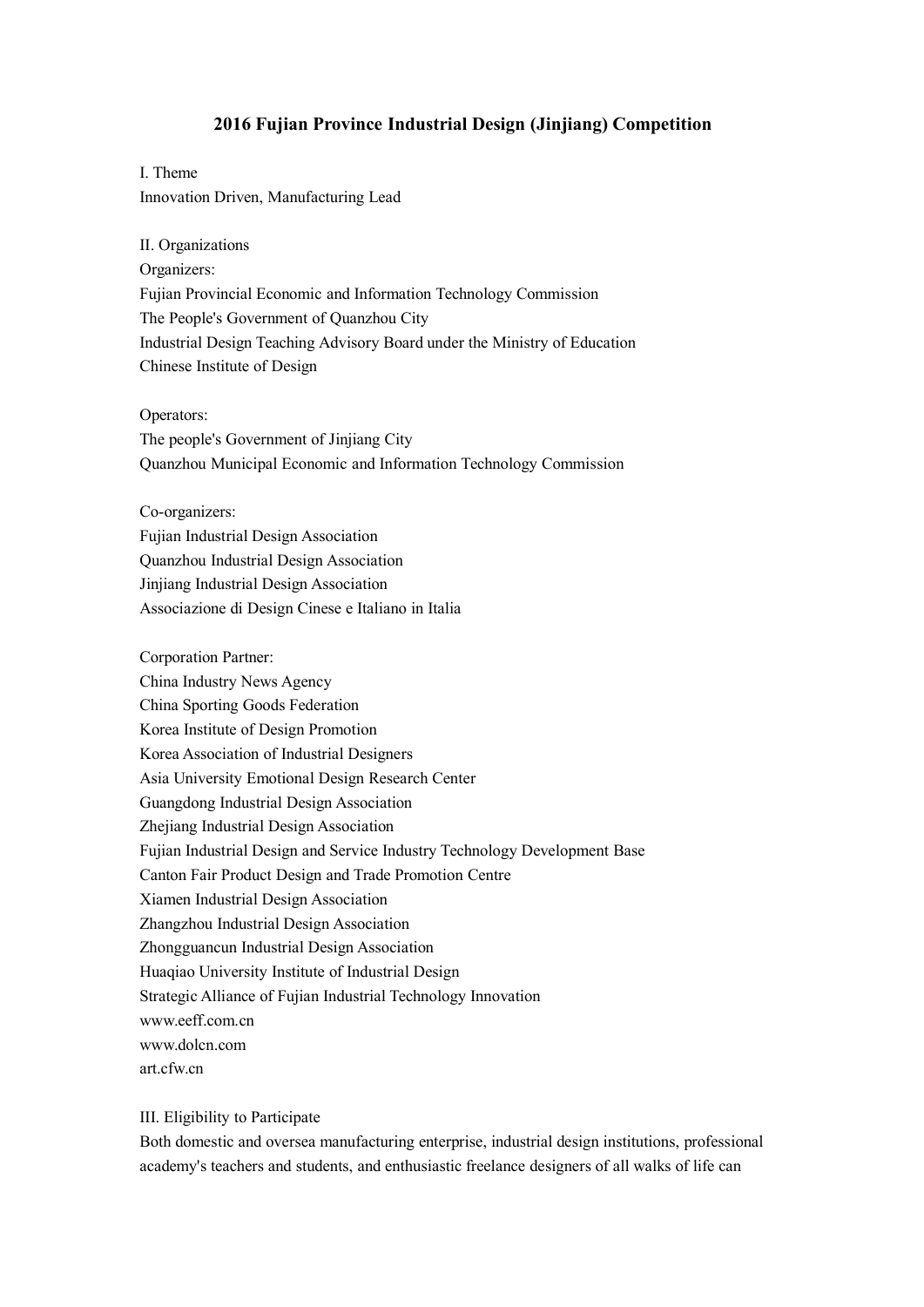submit entries to participate in the competition individually or in the name of enterprise, institution or team.

## IV. Competition Categories

Garment, sports product (except sportswear, similarly hereinafter), smart gadget, consumer electronics and other industrial design products or entries that are forward-looking and practical in light industry.

## V. Entry Requirements

1. All entries shall be original, shall not infringe the intellectual property rights of others. Any entry that is identical or similar with a submitted entry, or already awarded in other industrial design competition(s) in the past shall not participate. Participant shall assume any legal liability for his/her entry plagiarism and stealing trade secrets, and the Competition Committee is entitled to unilaterally cancel his/her eligibility to participate and award at any stage.

2. All entries shall fall within the competition categories.

3. All entries shall have market value and be realizable.

4. Where any entry is found and verified involved in intellectual property rights dispute after award, the Committee will cancel its award eligibility and take back the trophy and bonus, and will not fill the corresponding vacant award.

5. One entry shall be submitted in one category, where any entry is found repeatedly submitted, its participant's eligibility shall be cancelled.

# VI. Application Materials

1. *Application Form of 2016 Fujian Province "Channel Cup" Industrial Design (Jinjiang) Competition*.

2. Submit one English-Chinese bilingual vertical layout with the measurement of 300mm $\times$ 550mm, including entry name, overall design sketch, local design sketch, appearance and size image, design description and entry introduction. The file format of layout shall be JPG with the resolution of 300dpi.

3. Submit one PowerPoint presentation (ppt) containing not more than 6 pages. Please upload the presentation in JPEG format page-by-page (720\*540px each page, 72dpi, not larger than 3MB). The presentation's content shall be English-Chinese bilingual, including entry theme, entry's overall and key detailed design sketches, structure model image, design description and creativity description that focus on the entry's pioneering characteristic, innovation, practicability, aesthetic effect, human-machine engineering, quality, environmental friendliness, economical efficiency, etc.

4. A participant can decide whether to provide entry video. The duration of video shall not be longer than 60 seconds and the size not larger than 10MB, its format shall be MOV、WMV、AVI、 SWF、MPEG or MPG with English-Chinese bilingual subtitles.

5. Vertical layout, presentation and the content of entry video shall contain the title "2016 Fujian Province "Channel Cup" Industrial Design (Jinjiang) Competition". However, the participating enterprise's name, and participant's organization and name (both English name and Pinyin abbreviation), or any icon and pattern related to participant's identity shall not appear, otherwise such entry shall be deemed ineligible.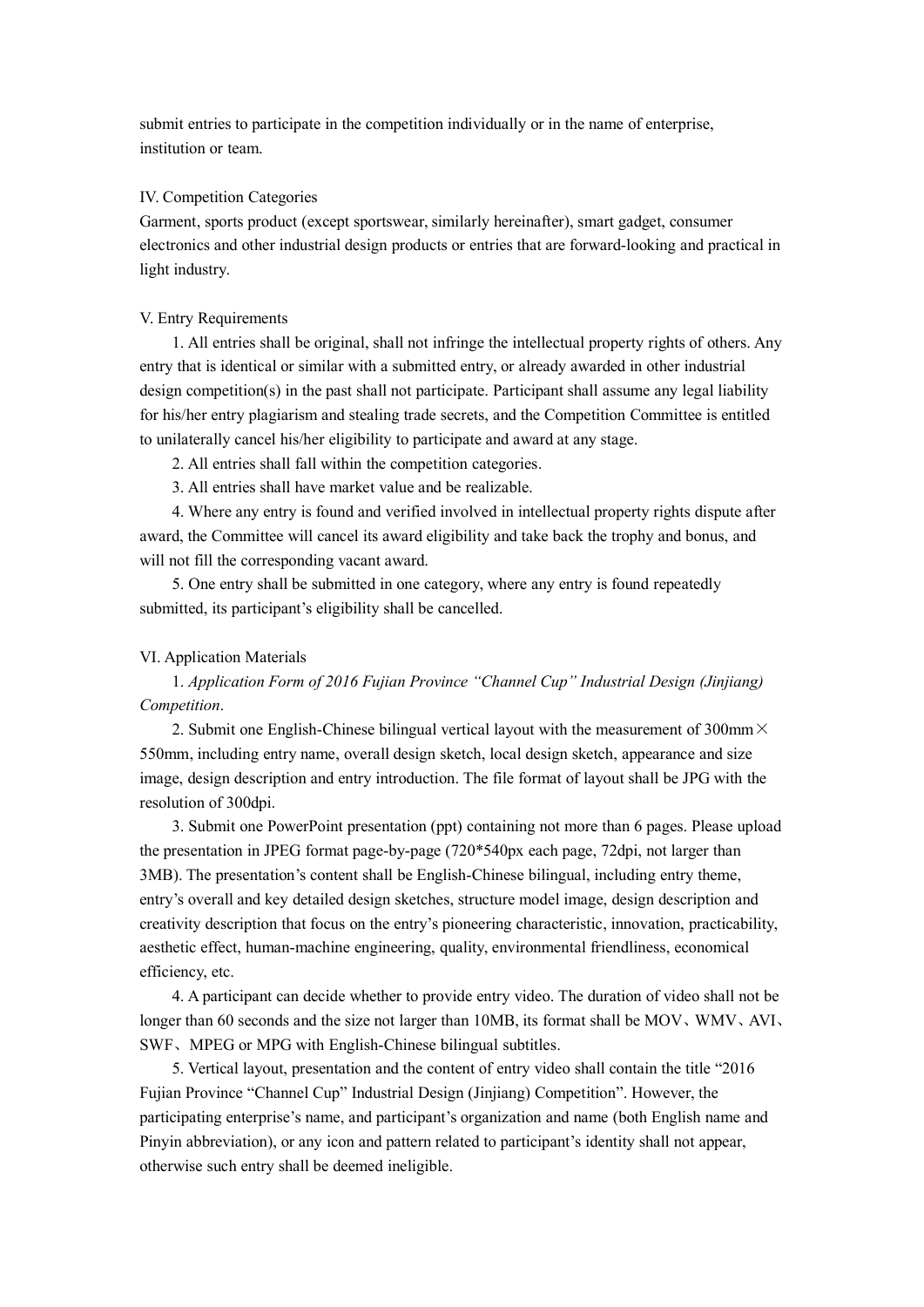## VII. Application Method

1. Registration: all participants need to sent the Entry form and works to this e-mail address: [adci-italy@hotmail.com](mailto:adci-italy@hotmail.com) / [shafeng2588@hotmail.com](mailto:/shafeng2588@hotmail.com).

If the file size is too big you may use any type of cloud-base storage such as [Wetransfer,](https://www.wetransfer.com/) [Dropbox](https://www.dropbox.com/), [Sendthisfile,](https://www.sendthisfile.com/index.jsp) etc., by sending the appropriate link with the registration form.<br>2. Participants shall submit digital documents of application materials including the

*Application Form*, images, presentation, and video to the Competition's e-mail address: [adci-italy@hotmail.com](mailto:adci-italy@hotmail.com) / [shafeng2588@hotmail.com](mailto:/shafeng2588@hotmail.com) . prior to August 15, 2016, otherwise such application shall be deemed invalid.

3. Individual participants (including multi-person organizational participants) shall seriously fill in all information online. The name and ID No. in *Application Form* (ID card number uniformly for domestic participants and passport number for oversea participants) will be the only valid certificate for receiving award.

4. Organizational participants shall fill in full enterprise name, business license number, organization code certificate and contacts. The photocopies of business license or organization code certificate as well as the organization's certificate of authorization shall be the only valid certificate for receiving award, provided that such documents are affixed with official seal.

5.The more information and download the Entry Form and the Letter of Commitment can find from: [www.ad-ci.org](http://www.ad-ci.org)

#### VIII. Award

(I) Award Plan

The Competition consists of 5 categories including Garment, Sports Product, Smart Gadget, Consumer Electronics and Comprehensive. For each category, 1 Gold Award, 2 Silver Awards, 3 Bronze Awards and 10 Honorable Mentions will be decided,and 1 Excellent Award will be selected from 5 Gold Awards.

| Category              | Award                  | Ouota | Bonus (RMB, tax<br>inclusive) | Others              |
|-----------------------|------------------------|-------|-------------------------------|---------------------|
|                       | <b>Excellent Award</b> | 1     | 300 Thousand                  | Trophy, Certificate |
| Garment               | Gold Award             | 1     | 100 Thousand                  | Trophy, Certificate |
|                       | Silver Award           | 2     | 50 Thousand                   | Trophy, Certificate |
|                       | <b>Bronze Award</b>    | 3     | 30 Thousand                   | Trophy, Certificate |
|                       | Honorable Mention      | 10    | 5 Thousand                    | Certificate         |
| <b>Sports Product</b> | Gold Award             |       | 100 Thousand                  | Trophy, Certificate |
|                       | Silver Award           | 2     | 50 Thousand                   | Trophy, Certificate |
|                       | <b>Bronze Award</b>    | 3     | 30 Thousand                   | Trophy, Certificate |
|                       | Honorable Mention      | 10    | 5 Thousand                    | Certificate         |
| <b>Smart Gadget</b>   | Gold Award             | 1     | 100 Thousand                  | Trophy, Certificate |
|                       | Silver Award           | 2     | 50 Thousand                   | Trophy, Certificate |
|                       | <b>Bronze Award</b>    | 3     | 30 Thousand                   | Trophy, Certificate |
|                       | Honorable Mention      | 10    | 5 Thousand                    | Certificate         |
| Consumer              | Gold Award             |       | 100 Thousand                  | Trophy, Certificate |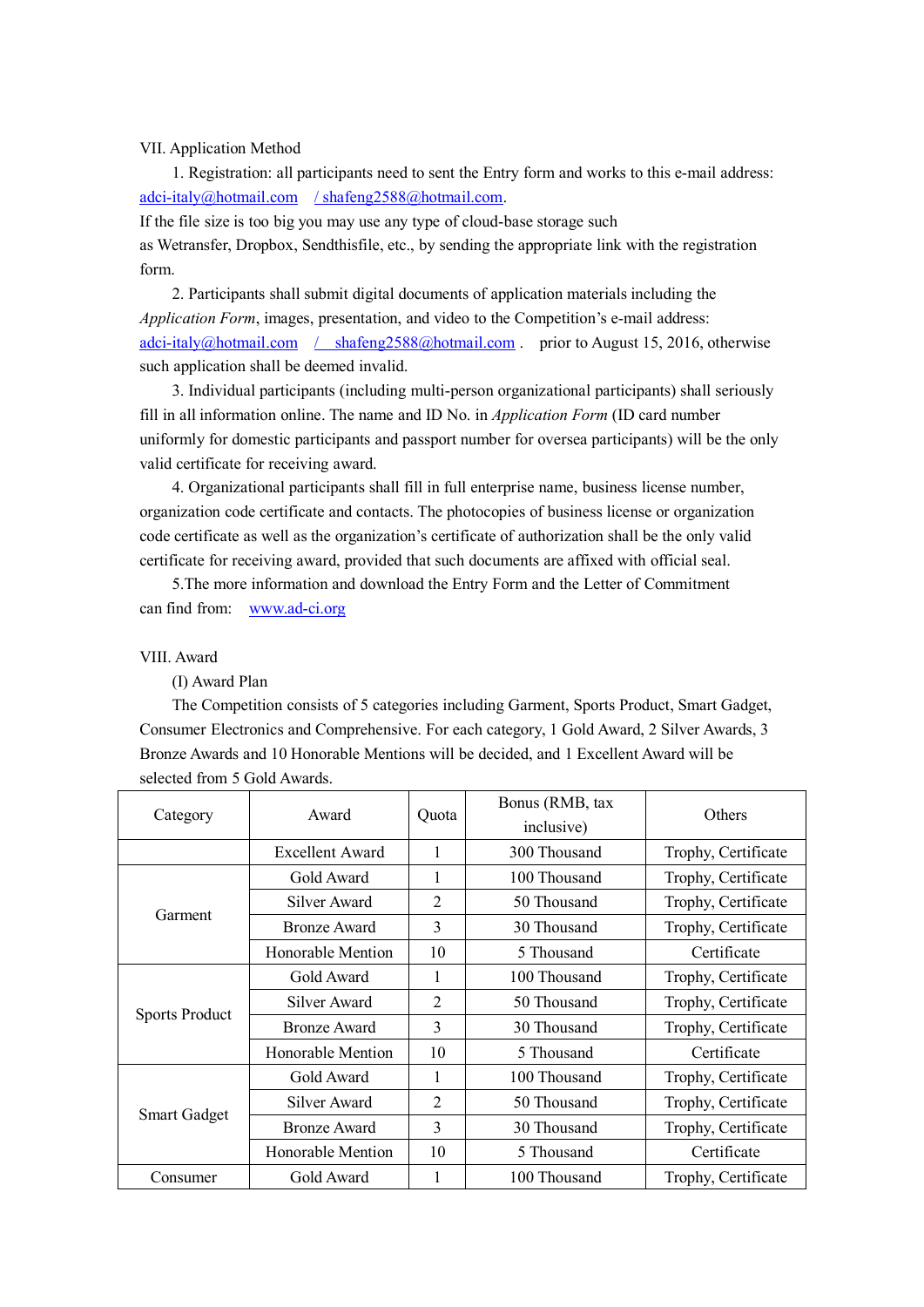| Electronics   | Silver Award        |    | 50 Thousand  | Trophy, Certificate |
|---------------|---------------------|----|--------------|---------------------|
|               | <b>Bronze Award</b> |    | 30 Thousand  | Trophy, Certificate |
|               | Honorable Mention   | 10 | 5 Thousand   | Certificate         |
| Comprehensive | Gold Award          |    | 100 Thousand | Trophy, Certificate |
|               | Silver Award        | ∍  | 50 Thousand  | Trophy, Certificate |
|               | <b>Bronze Award</b> |    | 30 Thousand  | Trophy, Certificate |
|               | Honorable Mention   | 10 | 5 Thousand   | Certificate         |

Notes: Excellent Award winners shall not enjoy the bonus for Gold Award of that category. If any of the said Garment, Sports Product, Smart Gadget, and Consumer Electronics categories receives less than 300 entries, that category will be called off, and entries will be merged with the Comprehensive Category.

(II) Additional Awards

1. There will be 3 Participation Organization Awards. For organizations that actively organize, participate and make good accomplishment in this Competition, the Competition Committee will grant each organization a certificate and a bonus of 30 thousand yuan.

(III) Supporting Policies

1. Where the winners of Excellent Award, Gold Award, Silver Award and Bronze Award of Fujian Province "Channel Cup" Industrial Design (Jinjiang) Competition want to start a business or seek job in Jinjiang, they can go to Jinjiang Municipal Human Resources and Social Security Bureau with Award Certificate to apply for the qualification of excellent talent, and enjoy subsidies, allowances, housing security, entrepreneurship supports and Jinjiang City's other supporting policies exclusively for excellent talents.

2. Where the winners of Fujian Province "Channel Cup" Industrial Design (Jinjiang) Competition start businesses in relevant cultural creativity industry parks and zones of Jinjiang, they, with Award Certificate, can enjoy Jinjiang's policies that encourage excellent talents to enter its cultural creativity industry parks and zones.

3. Where the manufacturing enterprises of Fujian Province purchase the entries that passed preliminary assessment and develop them into products, such developments will be listed in the industrial design achievement development special projects of provincial, municipal and county levels in priority, and relevant supports will be given.

IX. Schedule

- 1. Entry submission deadline: August 15, 2016.
- 2. Preliminary assessment: in late August.
- 3. Entry exhibition: in middle September.
- 
- 4. Final assessment: in middle and late October.<br>5. Award ceremony and relevant activities: in middle and late October.<br>The Competition Committee will hold the award ceremony for 2016 Fujian Province

"Channel Cup" Industrial Design (Jinjiang) Competition, and invite award winners and people of all walks of life to attend; meanwhile, the Committee will select intended manufacturing enterprises of Fujian Province to partner with participants of crowdfunding entries. After profound design and optimization of such entries, the trial-production, mass-production and saleswill be carried out on Taobao Crowdfunding, Jingdong Crowdfunding and other crowdfunding platforms. Cooperative enterprises that have optimized entries are entitled to go to State Intellectual Property